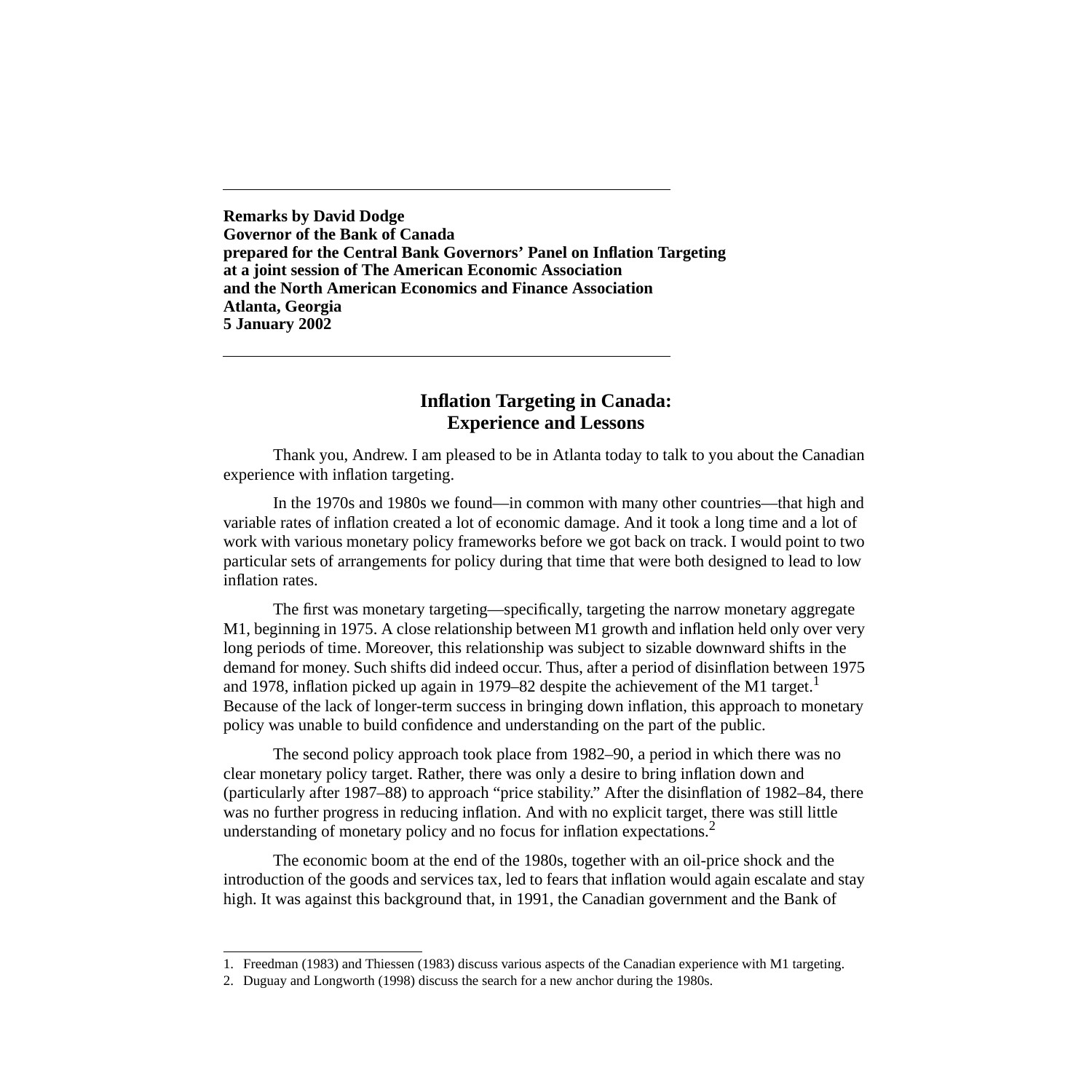Canada agreed on targets for inflation reduction. Canada was the second country, after New Zealand, to set out formal, medium-term inflation targets.

## **The Canadian Experience: Agreeing on a Target**

I would now like to turn to the question of how we adopted inflation targets in the first place. The Bank of Canada operates under the Bank of Canada Act*.* The preamble to the act notes that the central bank is established "to control and protect the external value of the national monetary unit and to mitigate by its influence fluctuations in the general level of production, trade, prices and employment, so far as may be possible within the scope of monetary action, and generally to promote the economic and financial welfare of Canada." In essence, this is like the broad mandate given to the U.S. Federal Reserve under U.S. legislation.

Theory and empirical evidence suggest that there is no long-run trade-off between inflation and production levels. Indeed, there is evidence that a low-inflation regime supports higher productivity. Moreover, monetary policy has essentially only one instrument. Therefore, the best that monetary policy actions can do to promote the welfare of Canadians is to aim for low, stable, and predictable inflation with a medium-term target horizon, which will maximize sustainable production levels. This will have the important benefit of tending to mitigate fluctuations in production and employment. It is also the best way to protect the external value of the monetary unit under flexible exchange rates.

The experience of the 1970s and 1980s left both the government and the central bank sensitive to the havoc wreaked by high and unstable inflation rates and thus moved them away from the notion of trying to directly fine-tune short-run output and employment levels. By 1990, there was therefore a growing shared desire to create a policy that would provide a better anchor for inflation expectations.

It was important that both parties be involved. Since 1967, the Bank of Canada Act has granted a directive power to the government that allows it to openly instruct the Bank to carry out specific actions over a specific time period. This power has never been used. However, both it and the requirement in the act for regular consultations between the Governor and the Minister of Finance highlight the importance of consultations between the two parties on any major change in the objective of monetary policy. In a democratic society, the government must be comfortable with the overall direction of monetary policy. Moreover, for an objective to be credible, the government's backing is required. And, because of the expertise that resides in the central bank, it is important that the Bank provide the research and analysis regarding the framework that can deliver the agreed objective.

An agreement was indeed reached. It was announced in the form of a joint press release on the inflation-reduction targets at the time of the February 1991 budget. The Bank issued a detailed background document at that time elaborating on the framework it would use to achieve the targets. $3$ 

<sup>3.</sup> See Bank of Canada (1991).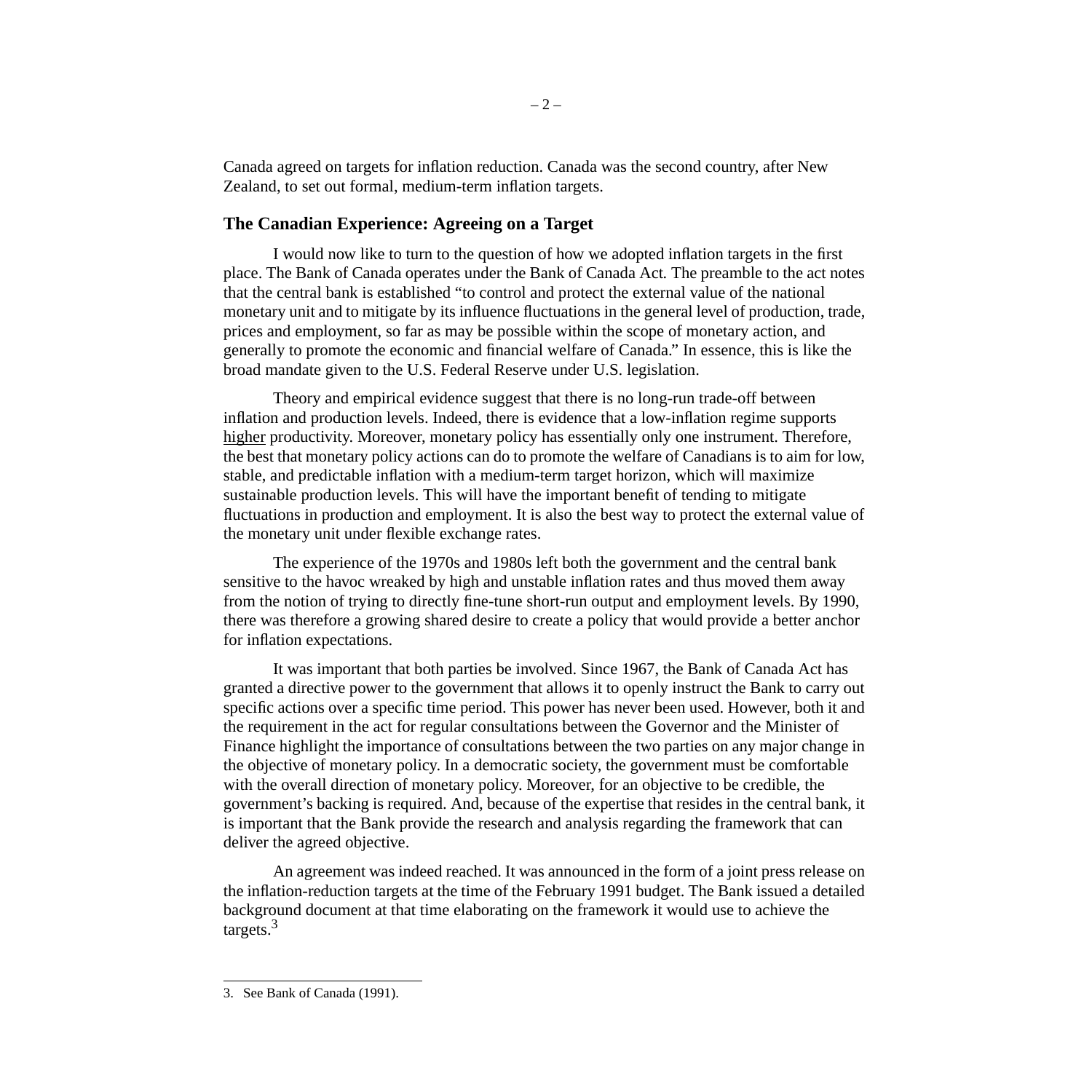Given the empirical evidence for Canada, showing that the appropriate horizon for aiming at an inflation target was about 1 1/2 to 2 years, the first formal target was set for December 1992 at a rate of 3 per cent (plus or minus 1 per cent). The series of targets announced in the agreement was aimed at bringing the 12-month CPI inflation rate down to 2 per cent (again, plus or minus 1 per cent) by December 1995.

The decline in inflation was achieved in fairly short order, indeed faster than was consistent with the targets. By January 1992, inflation was close to 2 per cent.

The agreement with the government has been renewed three times; in each case, the midpoint of the inflation target range has been confirmed at 2 per cent. Through this period—and with two different governments—there has been a growing shared appreciation of what inflation control has been contributing to Canada's good economic performance. This includes the recognition of the automatic stabilizing feature of inflation targeting in response to demand shocks—a point that I will come back to later.

Overall, the government and the central bank are on the same wavelength in terms of the objective of policy. The successful implementation of a monetary policy aimed at low, stable, and predictable inflation and a fiscal policy aimed, in most circumstances, at running a small surplus with the goal of bringing about a significant decline in the debt-to-GDP ratio has enhanced the credibility of both policies.

 The major lesson that we at the Bank of Canada draw from our experience with inflation control is related to the advantages of establishing a credible anchor for monetary policy by focusing on the predictability of inflation. That will be the theme of the rest of my talk.

## **Establishing a Credible Anchor By Focusing on Predictability**

When the original inflation-reduction targets were announced in early 1991, the Bank was not relying on a credibility effect to reduce inflation. And subsequent studies have shown that this was the appropriate assumption—there was no evident reduction in the cost of disinflation arising from credibility. What the Bank did say was that

The purpose of setting out formal targets is to provide a clear indication of the downward path for inflation over the medium term so that firms and individuals can take this into account in their economic decision-making. . . . The inflation targets also provide information on the specific objectives to which the monetary policy actions of the Bank will be directed in the period ahead and through the medium term. This information should make the Bank's actions more readily understandable not only to financial market participants but also to the general public and should provide a better basis than before for judging the performance of monetary policy.<sup>4</sup>

<sup>4.</sup> Bank of Canada (1991), pp. 10–11.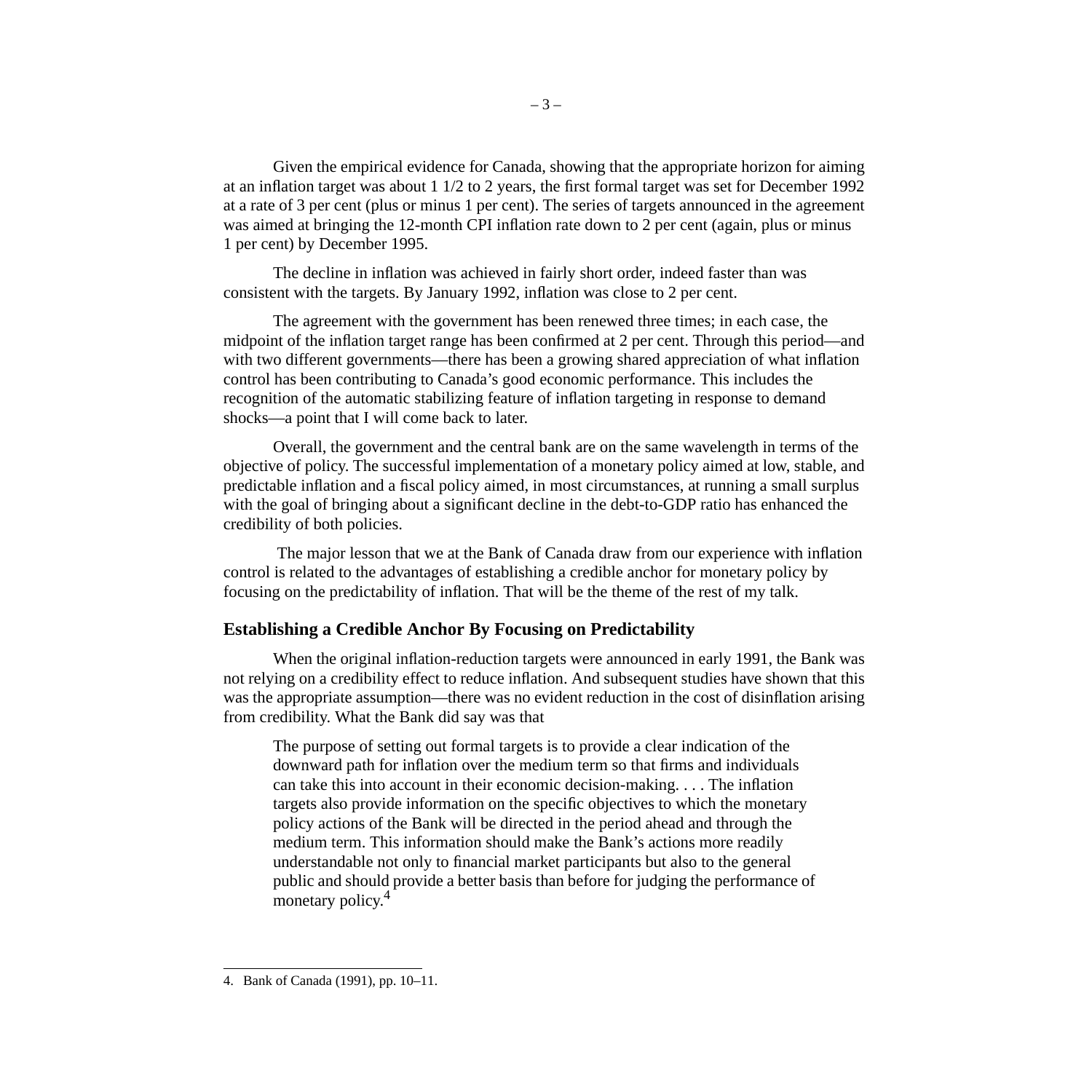#### *Credibility, inflation, and inflation expectations*

After inflation fell to 2 per cent, the expectations of forecasters and businesses soon began to fall in line with the targets. At first this was for expectations at the 2-year horizon. This then lengthened to the 6- to 10-year horizon. Finally, long-term expectations of inflation in financial markets, as expressed by the difference between 30-year yields on conventional and index-linked bonds, fell in line with the 2 per cent target midpoint in 1997.<sup>5</sup>

What was particularly noticeable after just a couple of years of targeting was that expectations over a 2-year horizon or longer tended to be affected very little by what was happening to current inflation rates, whether for the total CPI or for a measure of core inflation. This was in marked contrast to earlier periods in Canadian history, in which expectations for the future had been fairly tightly linked to recently observed inflation rates.

With the low inflation target becoming increasingly credible, the whole nature of the inflation process seemed to change. The short-run response of inflation to measures of excess demand and supply appears to have fallen during this period.<sup>6</sup> And the response of inflation to relative price shocks, such as changes in the exchange rate and energy prices, also seems to have declined.<sup>7</sup> These changes have had the effect of reinforcing the stability of the inflation process and, therefore, of inflation itself.

 Overall, it became increasingly evident through the last decade that the inflation target deals with expectational problems. Among close observers of the economy, as well as businesses and those bargaining over wages, it promotes a much greater degree of confidence and understanding than monetary targets or a vaguely expressed desire for price stability ever did. People care about inflation. Therefore, when the focus of policy is on inflation itself and when accountability is in terms of a specific measure of inflation, the public can see and interpret both what the central bank aims to do and what it actually accomplishes.

Inflation expectations are important in exchange markets. Canada has chosen to operate in a flexible exchange rate regime mainly because of the asymmetric shocks that it faces relative to the United States, its major trading partner. It is thus extremely important that Canada have a credible anchor for its monetary policy. The inflation target has played this role admirably. Shocks to the exchange rate have not threatened domestic monetary stability.

#### *Credibility and the real economy*

Greater stability on the inflation front was also associated with fundamental changes in the real economy in the 1990s. The average duration of union wage contracts and financial contracts lengthened markedly. New types of long-term financial contracts were created. And there were fewer work disruptions. While other factors also played a part in these changes, low and stable inflation was an important contributing factor.<sup>8</sup>

<sup>5.</sup> Perrier and Amano (2000) discuss the credibility of Canadian monetary policy.

<sup>6.</sup> Kichian (2001) provides evidence on this point.

<sup>7.</sup> See Bank of Canada (2000).

<sup>8.</sup> See Jenkins and O'Reilly (2001).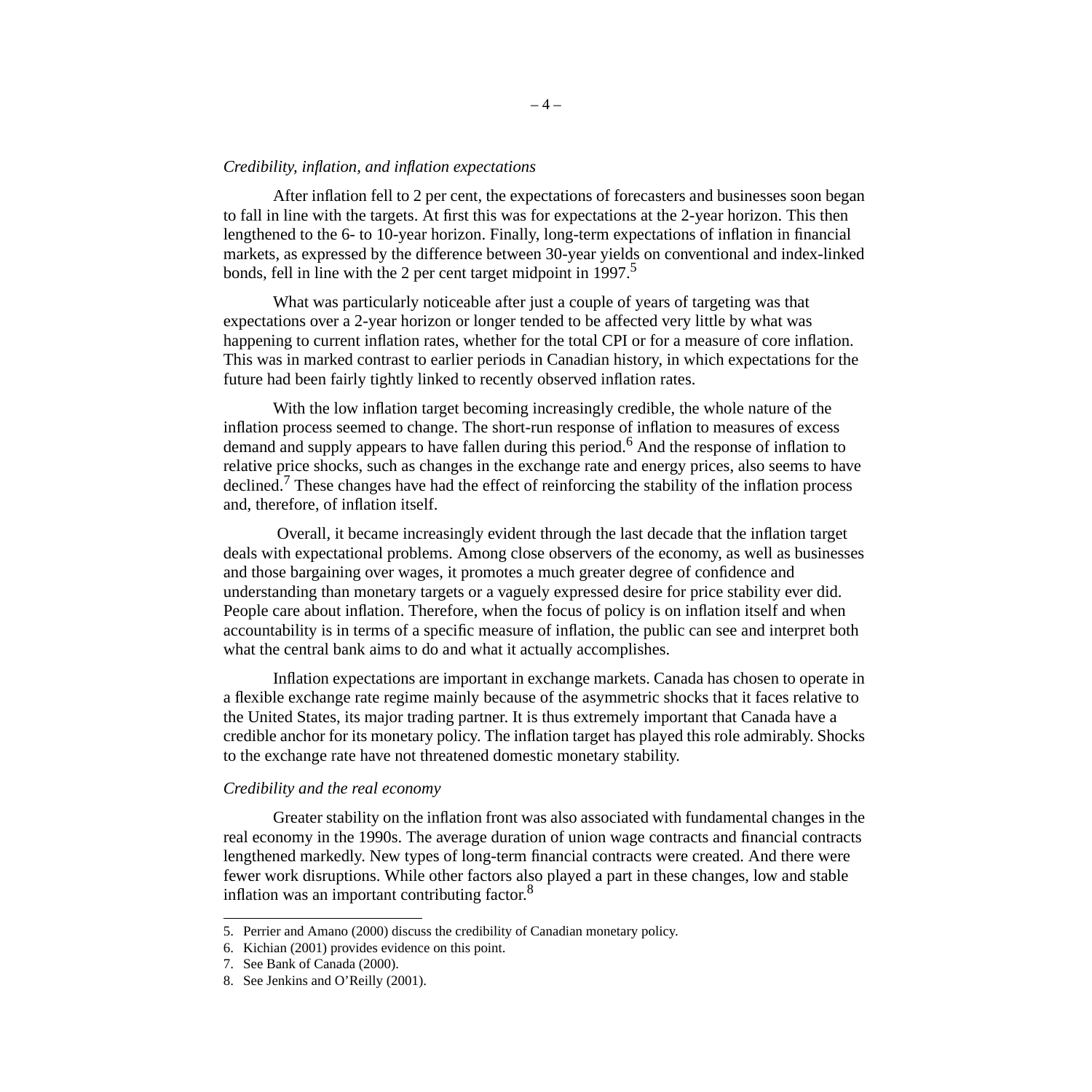The real economy also became more stable. Both the output gap and the unemployment rate have been less volatile over the past decade of successful inflation targeting than in the preceding 10 years. And in the last two years the unemployment rate has been at its lowest level in 25 years.

How is it that the variability of both inflation and output has fallen? I believe there are two main reasons. First, the increased credibility of monetary policy has led to a more stable behaviour of the economy, as I have alluded to above. Second, policy itself has been improved by the forward-looking framework of inflation targeting, which has allowed Canada to avoid the major boom and bust cycles experienced in the period from the late 1960s to the early 1990s by reacting promptly to new information.

In particular, when there are demand shocks, the inflation-targeting framework acts as an automatic stabilizer for the economy. For example, a negative shock to demand leads to interest rates being lower than they otherwise would have been. This has the effect of moving output back towards potential output and inflation back to its target midpoint. In this regard, it is important to note the role of symmetric responses to positive and negative shocks, facilitated by the emphasis on the target midpoint.

In response to supply shocks, which take the form of inflation being higher than expected for a given level of demand, the focus on inflation 1 1/2 to 2 years ahead means that temporary shocks can be ignored as long as they do not feed into inflation expectations. As noted above, they typically no longer do so. Consider price shocks coming from volatile components, like energy or fruit and vegetable prices. As our operating guide, we use a core measure of inflation that excludes such components. This gives us and the financial markets some confidence that we are looking at the underlying trend of inflation. Thus, the interest rate response to what is perceived to be a temporary price shock can be minimal. As a result, there will be little movement in output. Output will therefore tend to be more stable than in a situation where a lack of firmly held expectations meant that the monetary authority had to react more strongly to price shocks, even if it believed that they would be fairly short-lived.

As the public's appreciation for the value of low, stable, and predictable inflation has grown, so has its predilection for discussing monetary policy choices in terms of the appropriate inflation-targeting framework. In the periods leading up to the renewal of the inflation-targeting agreement between the Bank of Canada and the Canadian government in both 1998 and 2001, the debate was about the appropriate level of the target (say, target midpoints of 1, 2, or 3 per cent) and some of the specific details, rather than about whether there should be a target for inflation at all.

### *Refinements to increase predictability*

Our recent agreement in May of last year reaffirmed the target midpoint of 2 per cent. The Bank issued a background note describing the refinements in the way that it will implement the targeting arrangements.<sup>9</sup> These refinements, which should increase the predictability of inflation over the longer term, are fourfold: first, extending the length of the agreement to five

<sup>9.</sup> See Bank of Canada (2001).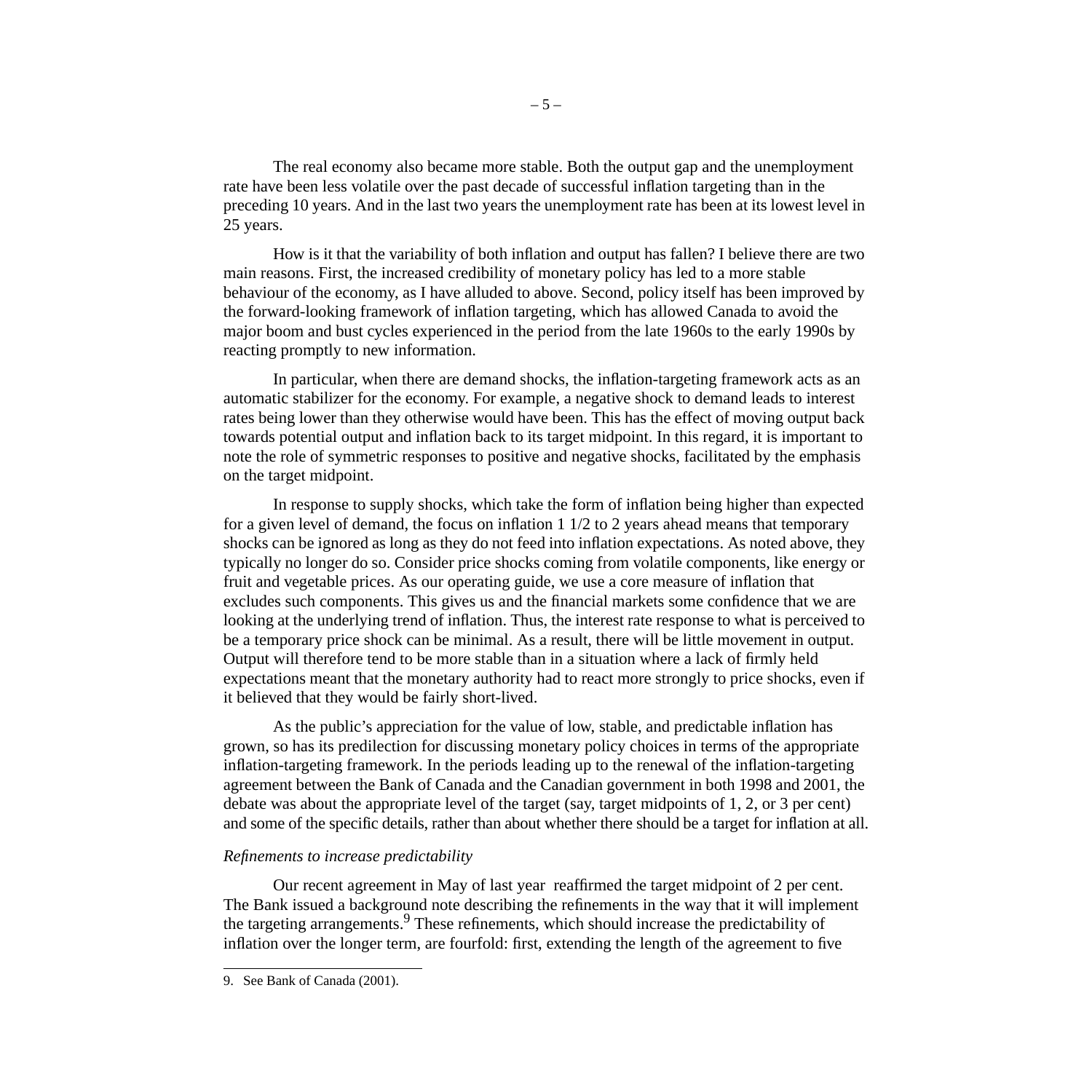years from the three years of the previous two agreements; second, clarifying that the Bank aims at the midpoint of the 1 to 3 per cent inflation-target range; third, committing to give special attention in the *Monetary Policy Reports* and *Updates* to situations where CPI inflation persistently deviates from the target midpoint; fourth, modifying the definition of the measure of core inflation to better capture the underlying inflation trend.

The benefits, in terms of predictability, of having a longer agreement are self-evident. The reinforcement of the message that the Bank aims at the 2 per cent target midpoint, combined with the special attention to be given to persistent deviations from that midpoint, is meant to make it clear that we are not indifferent to the various outcomes in the target range. Rather, we consistently aim to get back to 2 per cent over a horizon of 1 1/2 to 2 years. Following such a practice means that the average inflation rate over successively longer periods of time will tend to be increasingly close to 2 per cent.<sup>10</sup>

Until last year, the Bank of Canada used as its core measure of inflation the CPI excluding food, energy, and the effect of changes in indirect taxes. Volatile food and energy prices tend to reverse themselves fairly quickly. Therefore, since monetary policy actions affect inflation over a longer period, it would be inappropriate for monetary policy to try to offset the short-run movements in the total CPI caused by these fluctuations. Among food components, however, only fruit and vegetable prices are highly volatile. And among energy components, electricity prices have not been particularly volatile in Canada. Thus, our new measure of core inflation excludes only the volatile components of food and energy, as well as the three other most volatile components of the CPI: tobacco prices, intercity transportation prices, and mortgage interest costs. As before, the effect of changes in indirect taxes on the remaining elements is also excluded. Not only does the new measure of core inflation have a stronger statistical basis for its creation, it is historically a better predictor of future total CPI inflation than the old measure.<sup>11</sup>

Overall, we expect that these refinements will help to further increase the predictability of inflation in Canada in the years to come. This should add to the benefits that the Canadian economy has experienced from having a credible anchor in the form of the inflation-control targets.

### **References**

- Bank of Canada. 1991. "Targets for Reducing Inflation: Announcements and Background Material." *Bank of Canada Review* (March): 3–21.
- –––––. 2000. "Reduced Pass-Through into the Core CPI." Technical Box 2, *Monetary Policy Report.* November.
- –––––. 2001. "Joint Statement" and "Renewal of the Inflation-Control Target: Background Material." *Bank of Canada Review* (Summer): 57–67.

<sup>10.</sup> This is shown in Crawford (2001).

<sup>11.</sup> Macklem (2001) provides further details on the new measure of core inflation and its properties.